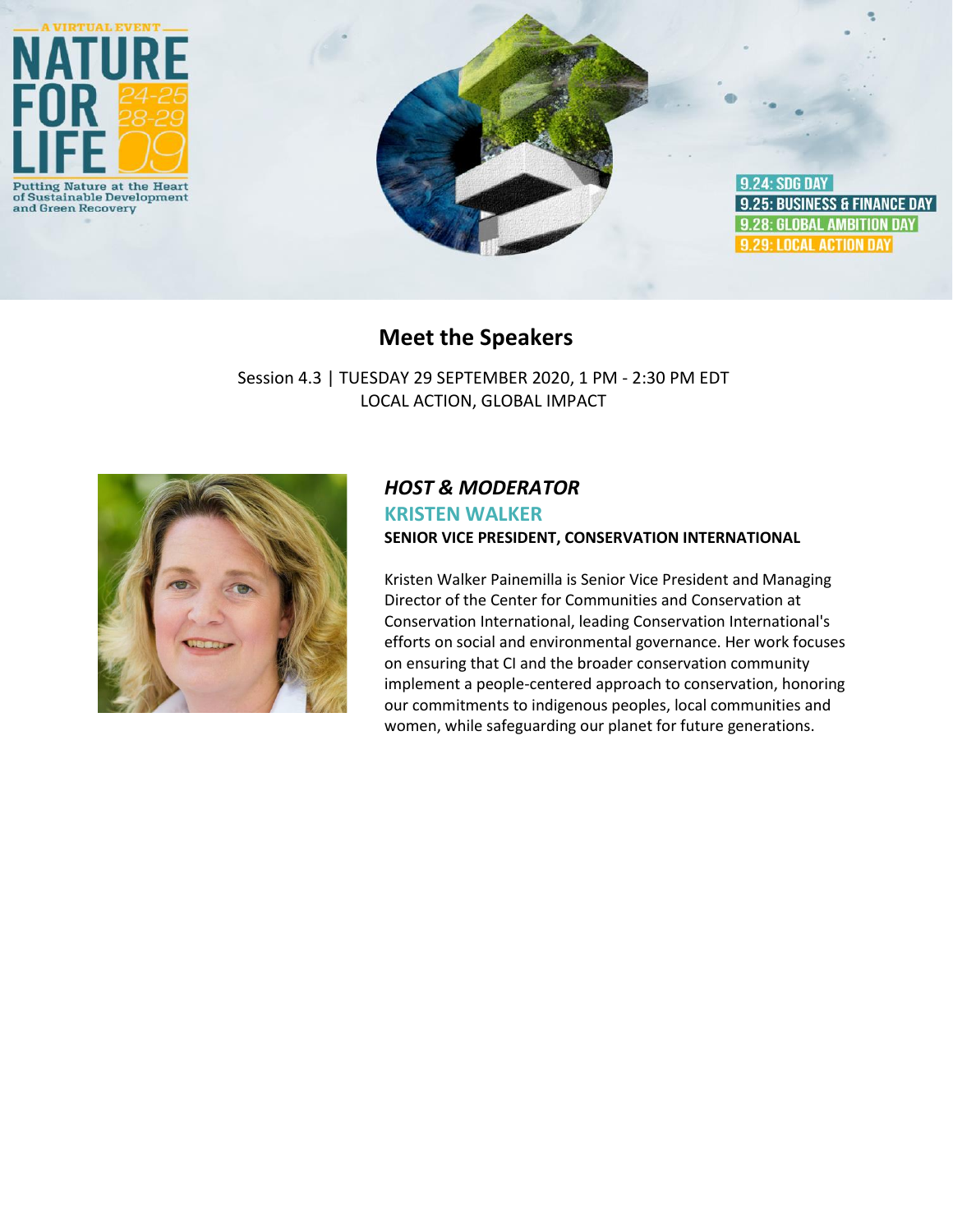

### *SPEAKER* **LOLA CABNAL DIRECTOR FOR PUBLIC POLICY, ASSOCIATION AK'TENAMIT**

Lola Cabnal is the Director for Public Policy at the Ak'Tenamit Association, a community-based, non-profit organisation that supports community development in Q'eqchi Maya villages in Guatemala, from access to education and healthcare, to natural resource management and micro-enterprise efforts. She is also the indigenous representative to the executive board of UN-REDD, a UN platform on forests & climate composed by 65 countries. Ms. Cabnal is an internationally-renowned defender and advocate of the rights of Indigenous Peoples. She has also experience in the design, execution and evaluation of community development projects, as well as on designing environmental policies, programs and laws in the areas of Climate Change, Biodiversity and Gender – at the local, national and global levels.



### *SPEAKER* **GEORGE ORTSIN COUNTRY PROGRAM MANAGER, SGP-GHANA/COMDEKS/SATOYAMA INITIATIVE**

George Ortsin is a natural resource management practitioner with a doctorate degree in Project Management. He is the National Programme Coordinator for the Global Environment Facility Small Grants Programme since 2004 in Ghana and has focused on supporting community and smallholder farmers' investment in innovative climate smart agroecology, biodiversity conservation, knowledge exchange and the remediation of degraded mining areas, promotion of community investments in alternative livelihoods enterprises in the GEF focal areas. He is also involved in practical training programmes for natural resource practitioners, rural community resource managers, government institutions in the natural resource sector and non- governmental/community based organisations involve in environmental resource management.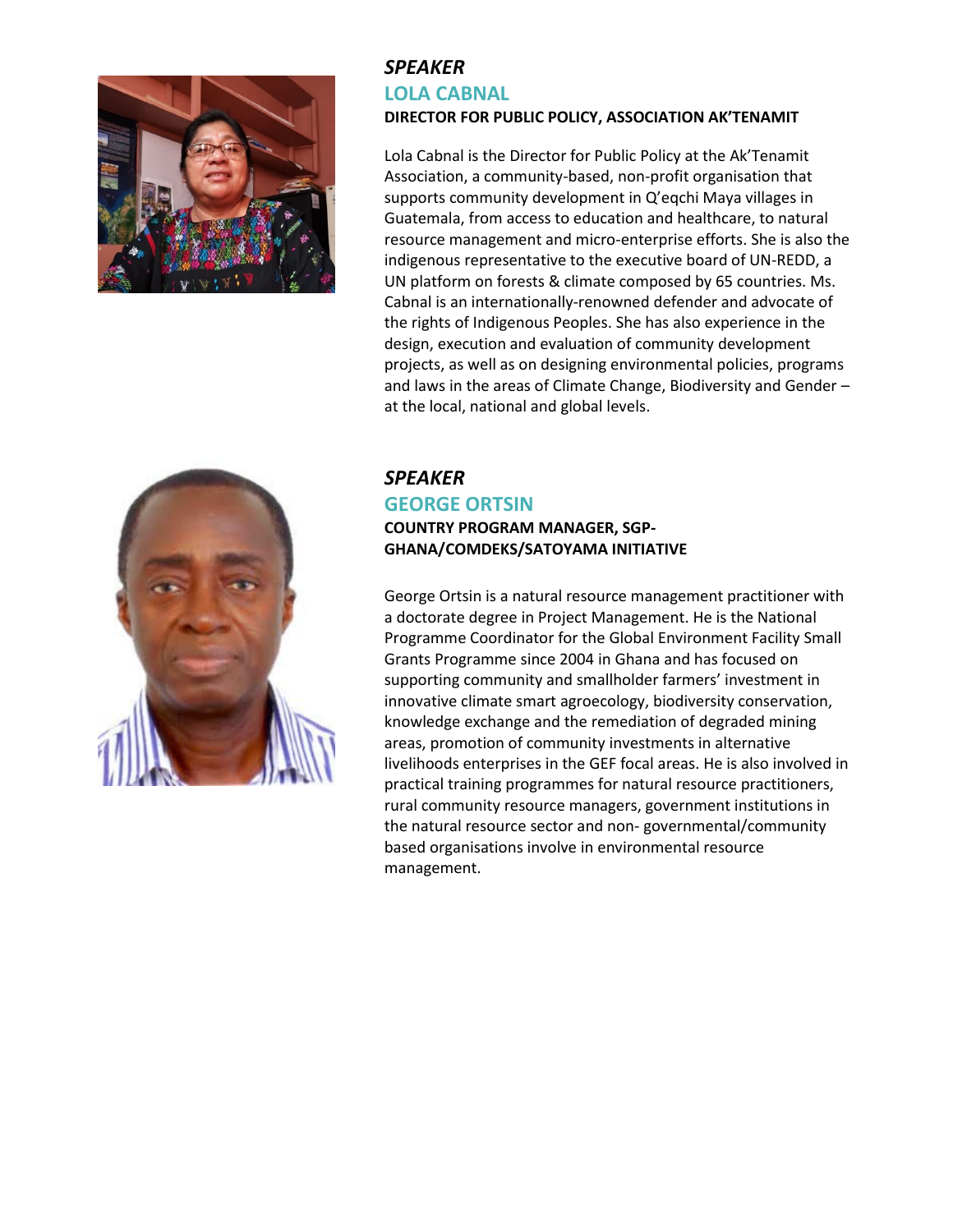

## *SPEAKER* **NONETTE ARROYO EXECUTIVE DIRECTOR, TENURE FACILITY**

Nonette joined the Tenure Facility as an Executive Director in October 2017, where she set up the foundation's operational infrastructure in Stockholm, procuring necessary services to build and implement systems for a 'fit for purpose' organization. Nonette is a lawyer-practitioner, and a specialist in Indigenous Peoples, natural resources and land rights in South East Asia. Her work in Indonesia, Philippines, South East Asia and Pacific regions, spans for over 25 years. Nonette has set up several nongovernmental organisations focus on defending and strengthening Indigenous Peoples and women's legal rights and has helped design and implement funding portfolios for local communities and Indigenous Peoples. Her work integrates grounding principles for holistic rights-based approaches where land rights is a necessary pre-requisite for effective community-based natural management programs funded by bilateral and multilateral institutions as well as private foundations. Nonette is Filipina, she has a bachelor's degree in commerce, a master's in law, and is a member of the Philippine Integrated Bar. When she is not working, Nonette enjoys being in nature.



#### *SPEAKER*

## **IDRISSA ZEBA**

#### **EXECUTIVE DIRECTOR/STEERING COMMITTEE MEMBER NATURAMA/DGM BURKINA FASO NATIONAL AND GLOBAL STEERING COMMITTEE**

Idrissa Zeba is an environmentalist and economist from Burkina Faso. He is the Executive Director of Naturama, an organization based in Ouagadougou and partnering with Birdlife International and IUCN, which aims to contribute to the conservation and sustainable use of natural resources in Burkina Faso in order to support and improve the livelihoods and development of local communities. He is Chair of the Dedicated Grant Mechanism for Indigenous Peoples and Local Communities (DGM) National Steering Committee of Burkina Faso and Co-Chair of the DGM Global Steering Committee. He holds a degree in Sustainable Environment and Development.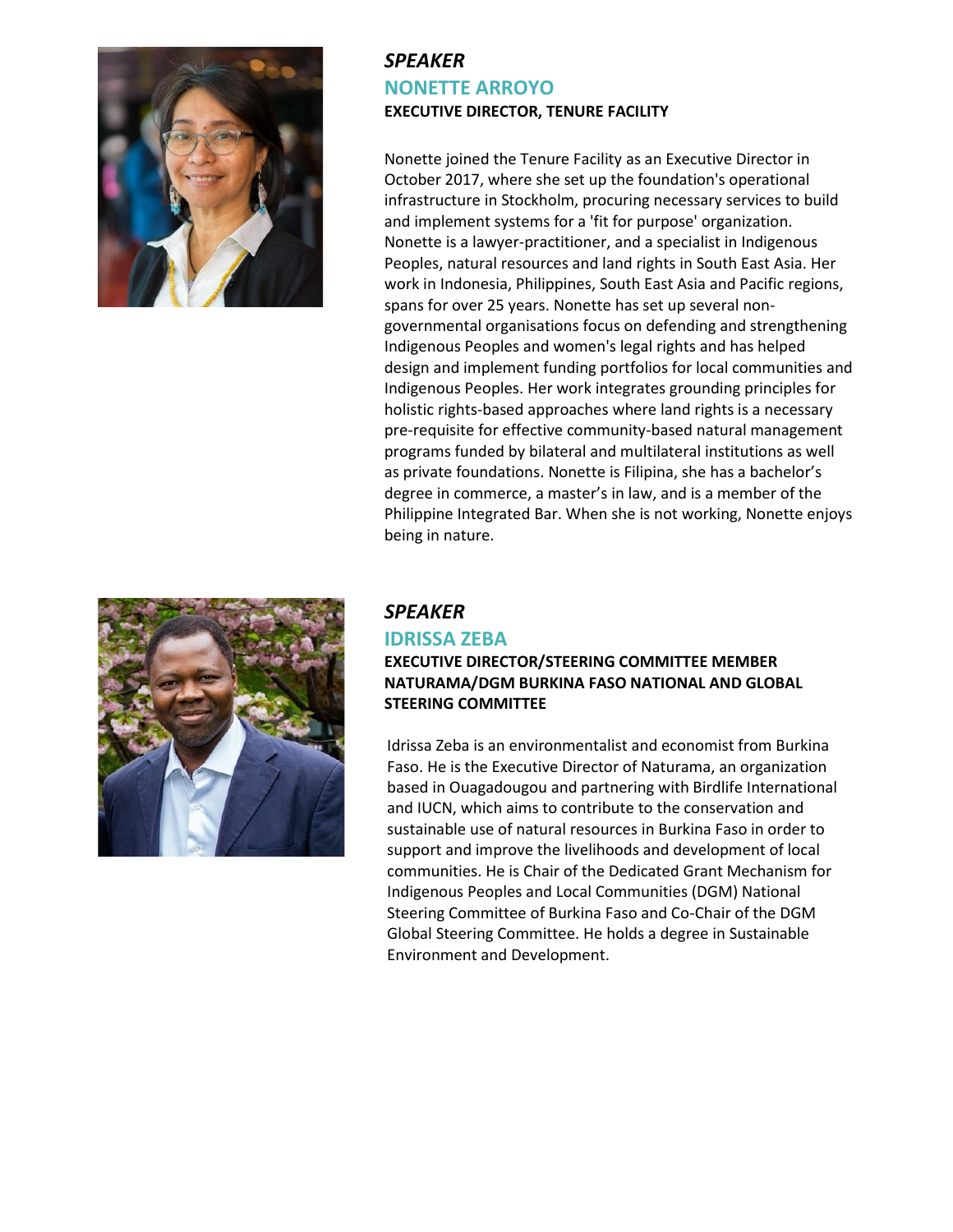

## *SPEAKER*  **KOBIE BRAND**

#### **REGIONAL DIRECTOR, ICLEI AFRICA & GLOBAL DIRECTOR, ICLEI CITIES BIODIVERSITY CENTER**

Ms. Kobie Brand has more than 25 years of practical and managerial experience in Environmental Management and Urban Development. Her expertise ranges from biodiversity, climate change, coastal management, to urban sustainability and planning. She is responsible for the strategic direction, growth, partnerships, programmes and scope of work for ICLEI in Africa. Kobie also leads ICLEI's biodiversity and nature-based solutions work globally in her capacity as Director of the Cities Biodiversity Center, embedded in ICLEI Africa.



### *SPEAKER*  **RAZAN AL MUBARAK**

### **MANAGING DIRECTOR OF EAD AND CANDIDATE FOR IUCN PRESIDENCY ENVIRONMENTAL AGENCY, ABU DHABI (EAD)**

H.E Razan Khalifa Al Mubarak has devoted her career to environmental conservation. She is the Managing Director of the Environment Agency-Abu Dhabi (EAD), the largest environmental regulator in the Arabian Gulf, with a crucial role in conservation and the promotion of sustainable development in the Emirate of Abu Dhabi. She is also the Managing Director of the Mohamed Bin Zayed Species Conservation Fund – one of the world's largest philanthropic endowments supporting species conservation in over 200 countries, the Chairperson of the International Center for Biosaline Agriculture (ICBA) and is the Managing Director of Emirates Nature in association with WWF. She serves as a board member of many of Abu Dhabi's interconnected environmental influencers and stakeholders, such as the Federal Authority for Nuclear Regulation, and the Abu Dhabi Food Control Authority. In addition, she is an Advisory Board member of the the Emirates Diplomatic Academy, Panthera, and the Women in Sustainability, Environment and Renewable Energy Initiative (WiSER). In recognition of her global role in the field of environment and sustainability, in 2018, she was selected by the World Economic Forum as one of the top 100 young sector leaders who contribute to building a more sustainable future for humankind.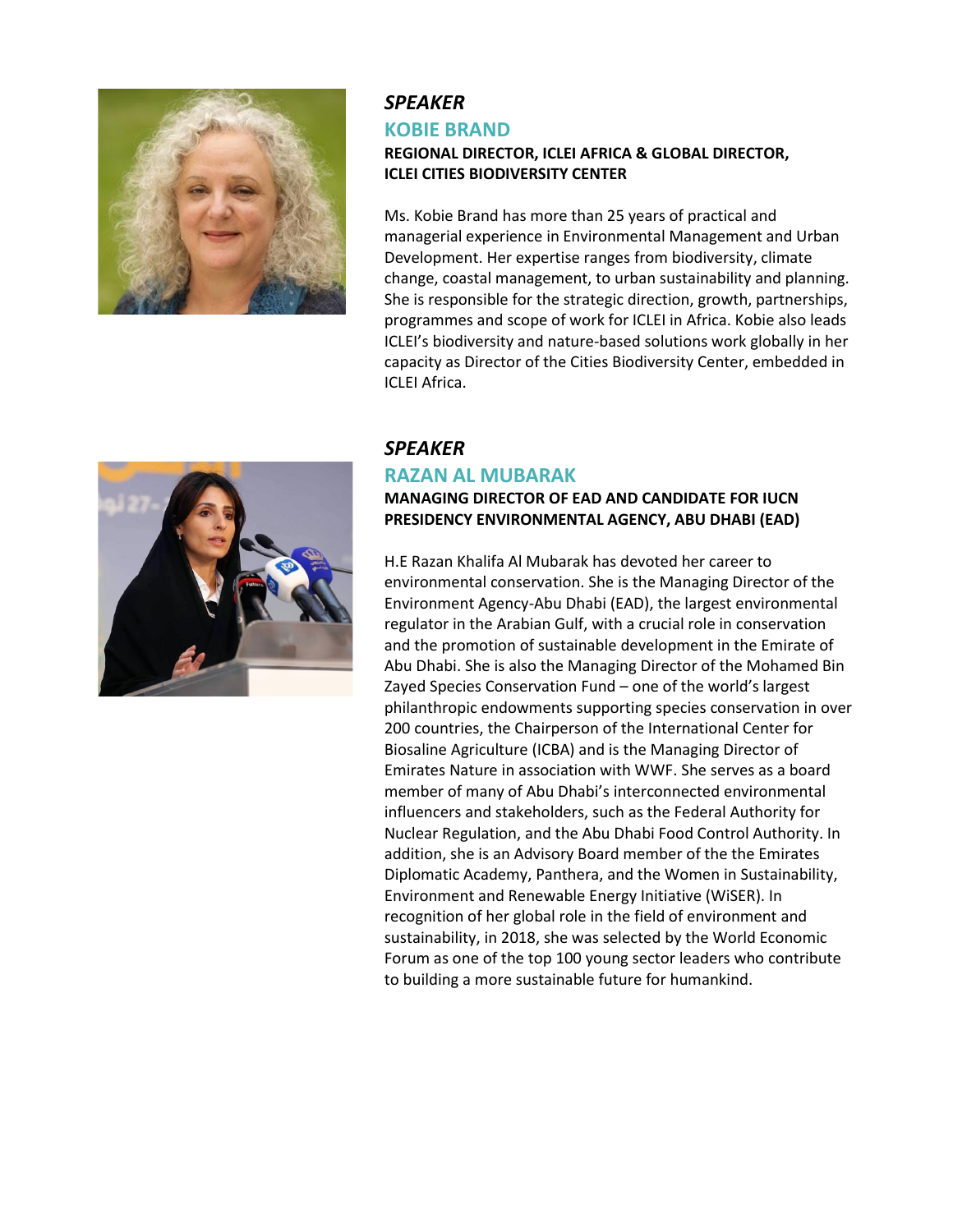

### *SPEAKER*  **CARLOS MANUEL RODRIGUEZ CEO AND CHAIRPERSON OF THE GLOBAL ENVIRONMENT FACILITY**

Lawyer by profession, politician by choice, and conservationist at heart, Carlos Manuel Rodriguez was elected as CEO and Chairperson of the Global Environment Facility by its governing body, the GEF Council, in June 2020. The Costa Rican Environment and Energy Minister was a pioneer in the development of Payment for Ecosystem Services initiatives and strategies for forest restoration, ocean conservation, and de-carbonization, and is an internationally recognized expert on environmental policy, multilateral environmental negotiations, and financing for nature conservation. Rodriguez has held various technical and political positions over the past 30 years: Director of Costa Rica's National Parks Service and founder of many environmental NGOs and tropical research institutes, he was also an expert negotiator in UNFCCC, CBD, and UNCCD, and participated in negotiations for the creation and implementation of the GEF and the Green Climate Fund. After his second tenure as Minister, he was Vice-President for Global Policy at Conservation International.



### *SPEAKER*

#### **JOSEFA TALUI**

#### **STEERING COMMITTEE REPRESENTATIVE OF LOCAL AND INDIGENOUS YOUTH GLOBAL YOUTH BIODIVERSITY NETWORK**

Josefa Cariño Tauli is an Ibaloi-Kankanaey Igorot indigenous youth from the Cordillera Region in the Philippines. She currently represents indigenous and local youth on the Steering Committee of the Global Youth Biodiversity Network (GYBN), the official coordinating platform for youth participation in the UN Convention on Biological Diversity (CBD). As a member of GYBN, Sefa has been actively advocating for the meaningful and effective participation of youth and the recognition of indigenous peoples' issues within the biodiversity policy space. Sefa is a former indigenous fellow under Conservation International's Indigenous Leaders Conservation Fellowship and Co-chair of "Youth for Territories of Life", the youth group of the ICCA Consortium.